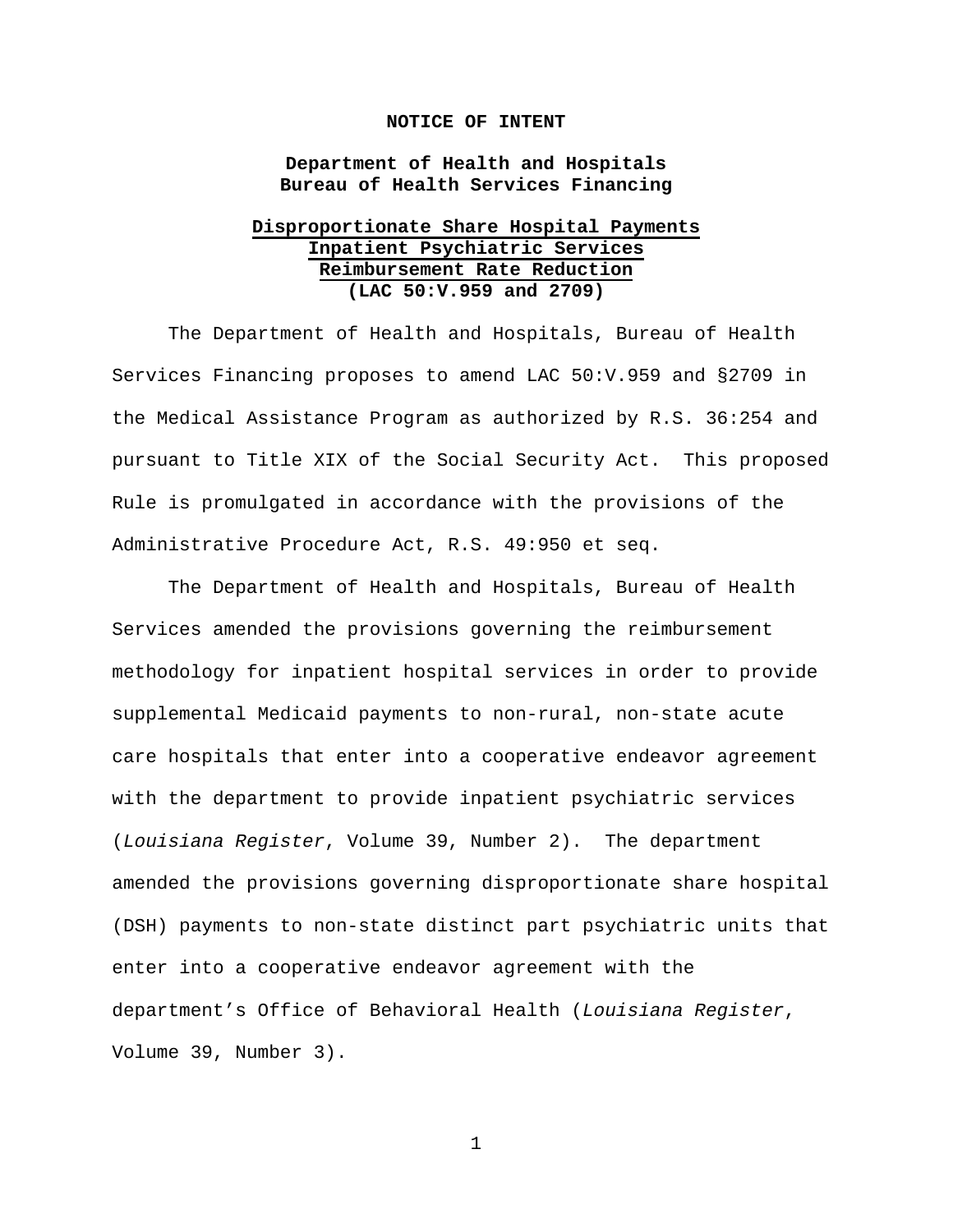As a result of a budgetary shortfall in state fiscal year 2016, the department promulgated an Emergency Rule which amended the provisions governing DSH payments to reduce the payments made to non-rural, non-state acute care hospitals for inpatient psychiatric services (*Louisiana Register*, Volume 41, Number 9). This proposed rule is being promulgated to continue the provisions of the October 1, 2015 Emergency Rule.

#### **TITLE 50**

# **PUBLIC HEALTH–MEDICAL ASSISTANCE Part V. Hospital Services**

**Subpart 1. Impatient Hospital Services**

**Chapter 9. Non-Rural, Non-State Hospitals**

**Subchapter B. Reimbursement Methodology**

**§959. Inpatient Psychiatric Hospital Services**

A. – L. ...

M. Effective for dates of service on or after October 1, 2015, the prospective per diem rate paid to non-rural, non-state acute care hospitals that enter into a CEA with the Department of Health and Hospitals, Office of Behavioral Health to provide inpatient psychiatric hospital services to uninsured patients, shall be reduced by 5 percent of the per diem rate on file as of September 30, 2015. The new per diem rate shall be \$552.05 per day.

AUTHORITY NOTE: Promulgated in accordance with R.S. 36:254 and Title XIX of the Social Security Act.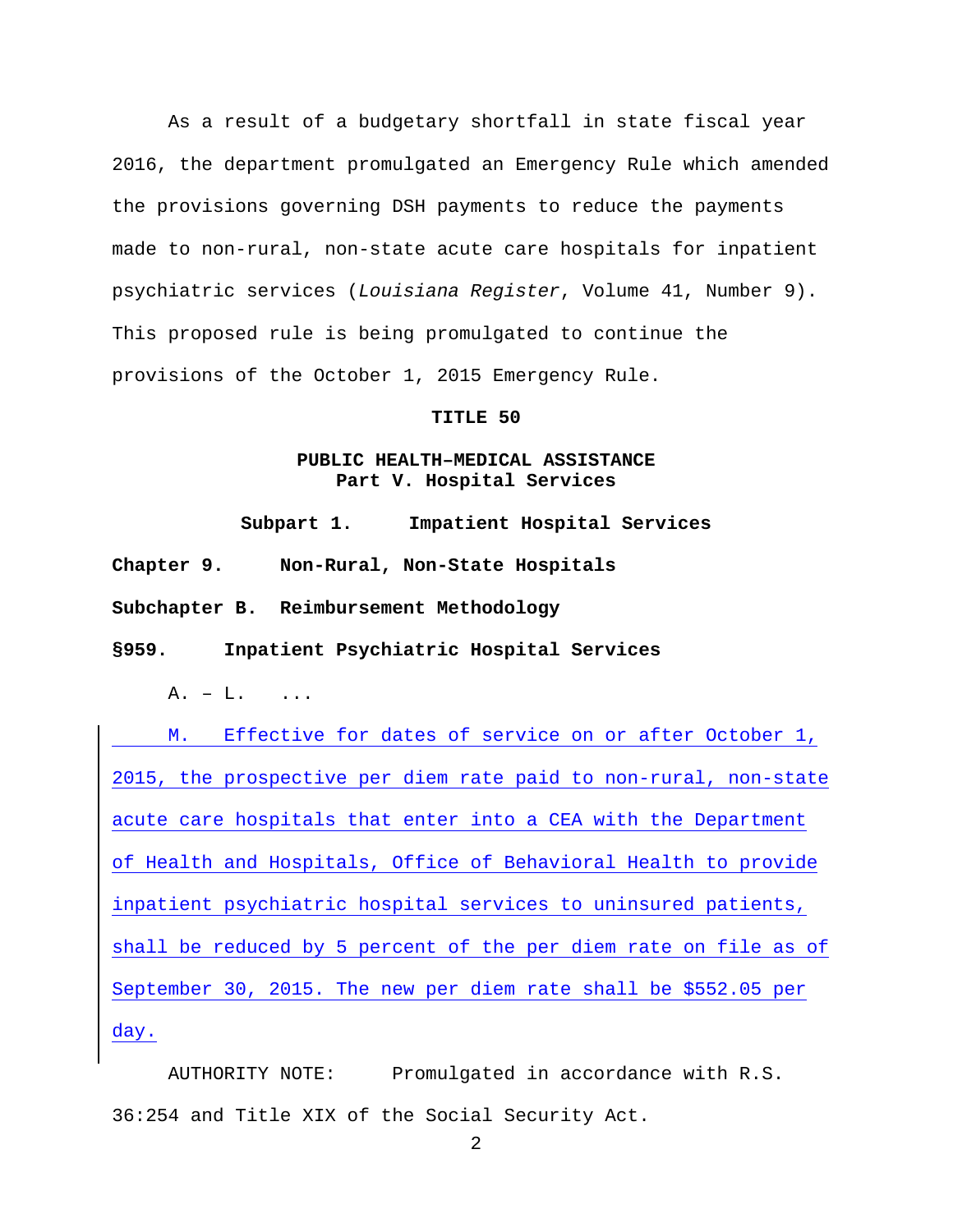HISTORICAL NOTE: Promulgated by the Department of Health and Hospitals, Office of the Secretary, Bureau of Health Services Financing, LR 34:876 (May 2008), amended by the Department of Health and Hospitals, Bureau of Health Services Financing, LR 35:1895 (September 2009), LR 36:1554 (July 2010), LR 36:2562 (November 2010), LR 37:2162 (July 2011), LR 39:94 (January 2013), LR 39:323 (February 2013), LR 41:

**Subpart 3. Disproportionate Share Hospital Payments Chapter 27. Qualifying Hospitals**

**§2709. Distinct Part Psychiatric Units**

 $A. - C.$ 

D. Effective for dates of service on or after October 1, 2015, the prospective per diem rate paid to non-rural, non-state acute care hospitals that enter into a CEA with the Department of Health and Hospitals, Office of Behavioral Health to provide inpatient psychiatric hospital services to uninsured patients, shall be reduced by 5 percent of the per diem rate on file as of September 30, 2015 for distinct part psychiatric unit services. The new per diem rate shall be \$552.05 per day.

AUTHORITY NOTE: Promulgated in accordance with R.S. 36:254 and Title XIX of the Social Security Act.

HISTORICAL NOTE: Promulgated by the Department of Health and Hospitals, Office of the Secretary, Bureau of Health Services Financing, LR 34:1627 (August 2008), amended by the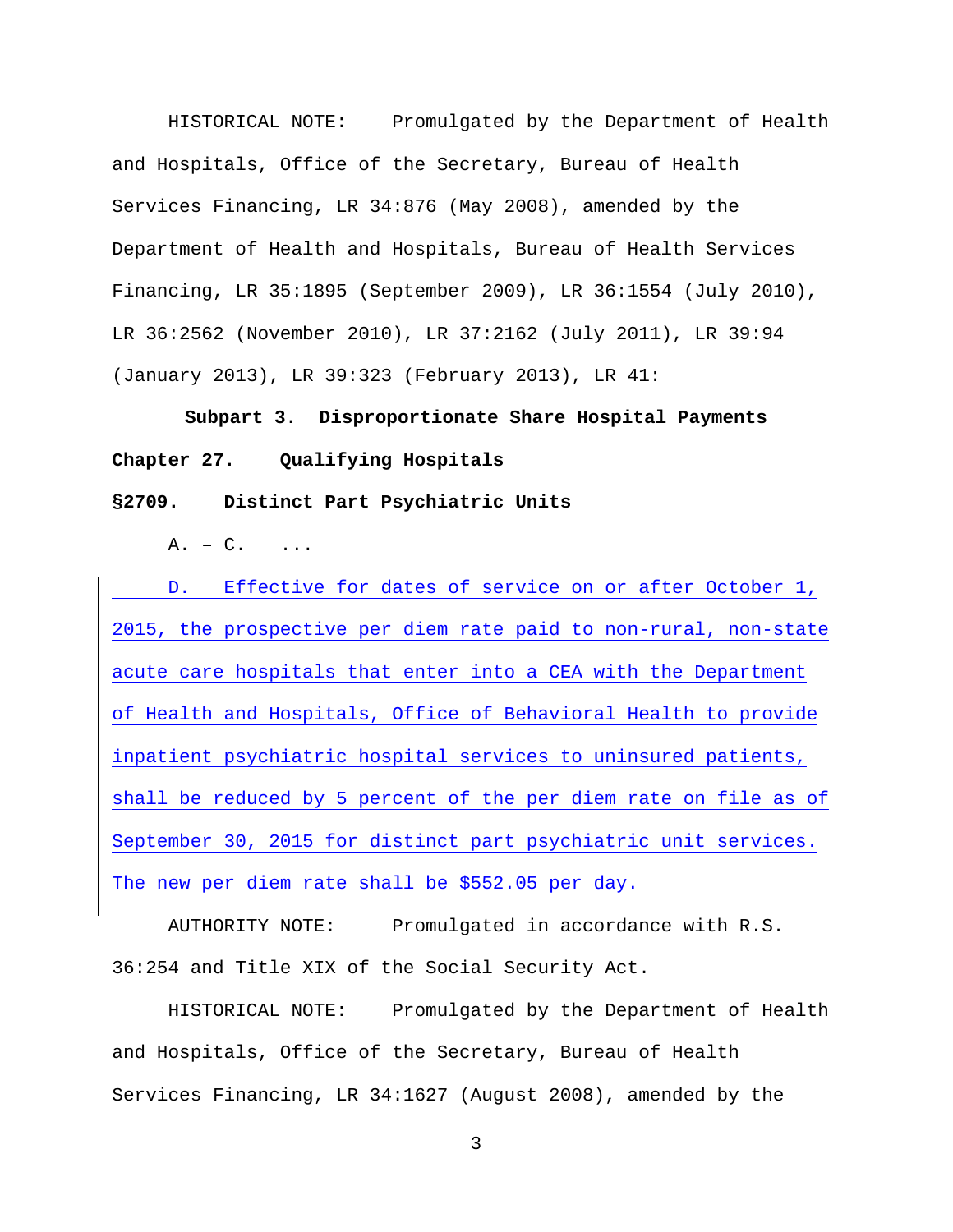Department of Health and Hospitals, Bureau of Health Services Financing, LR 39:505 (March 2013), LR 41:

Implementation of the provisions of this Rule may be contingent upon the approval of the U.S. Department of Health and Human Services, Centers for Medicare and Medicaid Services (CMS), if it is determined that submission to CMS for review and approval is required.

In compliance with Act 1183 of the 1999 Regular Session of the Louisiana Legislature, the impact of this proposed Rule on the family has been considered. It is anticipated that this proposed Rule will have an adverse impact on family functioning, stability or autonomy as described in R.S. 49:972 in the event that provider participation in the Medicaid Program is diminished as a result of reduced reimbursement rates.

In compliance with Act 854 of the 2012 Regular Session of the Louisiana Legislature, the poverty impact of this proposed Rule has been considered. It is anticipated that this proposed Rule will have an adverse impact on child, individual, or family poverty in relation to individual or community asset development as described in R.S. 49:973 in the event that health care assistance is reduced as a result of diminished provider participation due to the reimbursement rate reductions.

In compliance with House Concurrent Resolution 170 of the 2014 Regular Session of the Louisiana Legislature, the provider